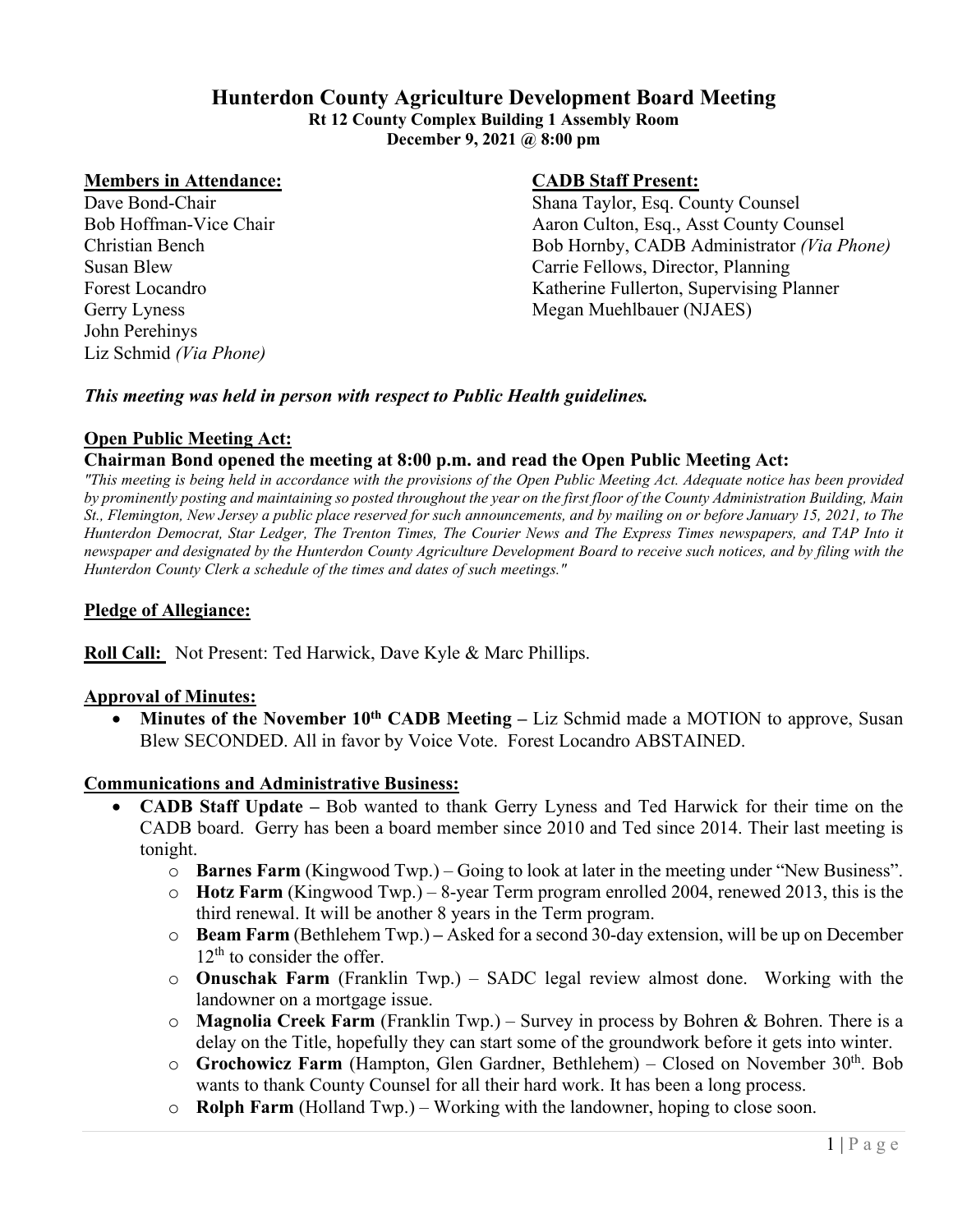- o **Saums Farm** (Readington Twp.) Issues with the Township delaying closing.
- o **Weppler Farm** (Clinton Twp.) Two easements side by side, preserved and paid for via the Direct Easement program. Closed on November 15<sup>th</sup>.

# • **Staff Activity**

o Bob has been working to get some new applications in. Have been working with Hunterdon Land Trust on continued Federal funding. Under the new Farm Bill there is new paperwork to get Federal Funding.

### • **Annual Planning Incentive Grant Application**

It is due to SADC by December  $15<sup>th</sup>$  for the FY 2023 Funding Round. A copy is in the packets. Bob stated he updated the enclosure with the Grochowicz closing and the Hotz Farm Term closing. Bob asked for a MOTION to approve the Planning Incentive Grant Application, Liz Schmid made a MOTION to approve, Forest Locandro SECONDED. All in favor by Voice Vote. MOTION Carried.

#### • **Farmland Preservation Plan Update**

o Received two bids; Carrie Fellows (Planning Director), Kate Fullerton (Supervising Planner), and Bob reviewed the bids on a scoring matrix. Bob also discussed it with the Sub-committee, (Liz Schmid and Dave Kyle), independently they all came up with the same preferred contractor. The contract is with Purchasing now and will make a recommendation to the County Commissioners for approval, hope to get it done within a year. There are Grant opportunities with SADC that will pay half, also applying for that grant.

#### • **Monitoring Update**

o Kevin Milz was not present. He stated earlier in the day that he inspected another 20 farms. By his count he has done 104 of 309. The SADC monitoring year goes from July – June.

#### • **Communications**

- o There has been some back and forth with the Serrani Right To Farm (RTF) participants, no hearing scheduled yet.
- o Three new RTF complaints arrived; mediation is being encouraged. The complaints are in East Amwell, West Amwell, and Readington Townships.
- **CADB Reorganization Meeting: January 13, 2022 –** Bob Hoffman made a MOTION to approve the Reorganization meeting on January 13, 2022, Liz Schmid SECONDED. All in favor by Voice Vote. MOTION Carried.

#### **State Agriculture Development Committee (SADC) Updates:**

*Dave Clapp spoke on behalf of SADC*

o The next SADC meeting is January 27, 2022. The goal for Soil Protection Standards is to have a draft ready for the Committee at that time. 2 new staff members Gregory Keller, an Attorney and a former member of the Morris County Ag Board and Tom Allen, a Planner.

#### **Chair Comments:**

• **None at this time.**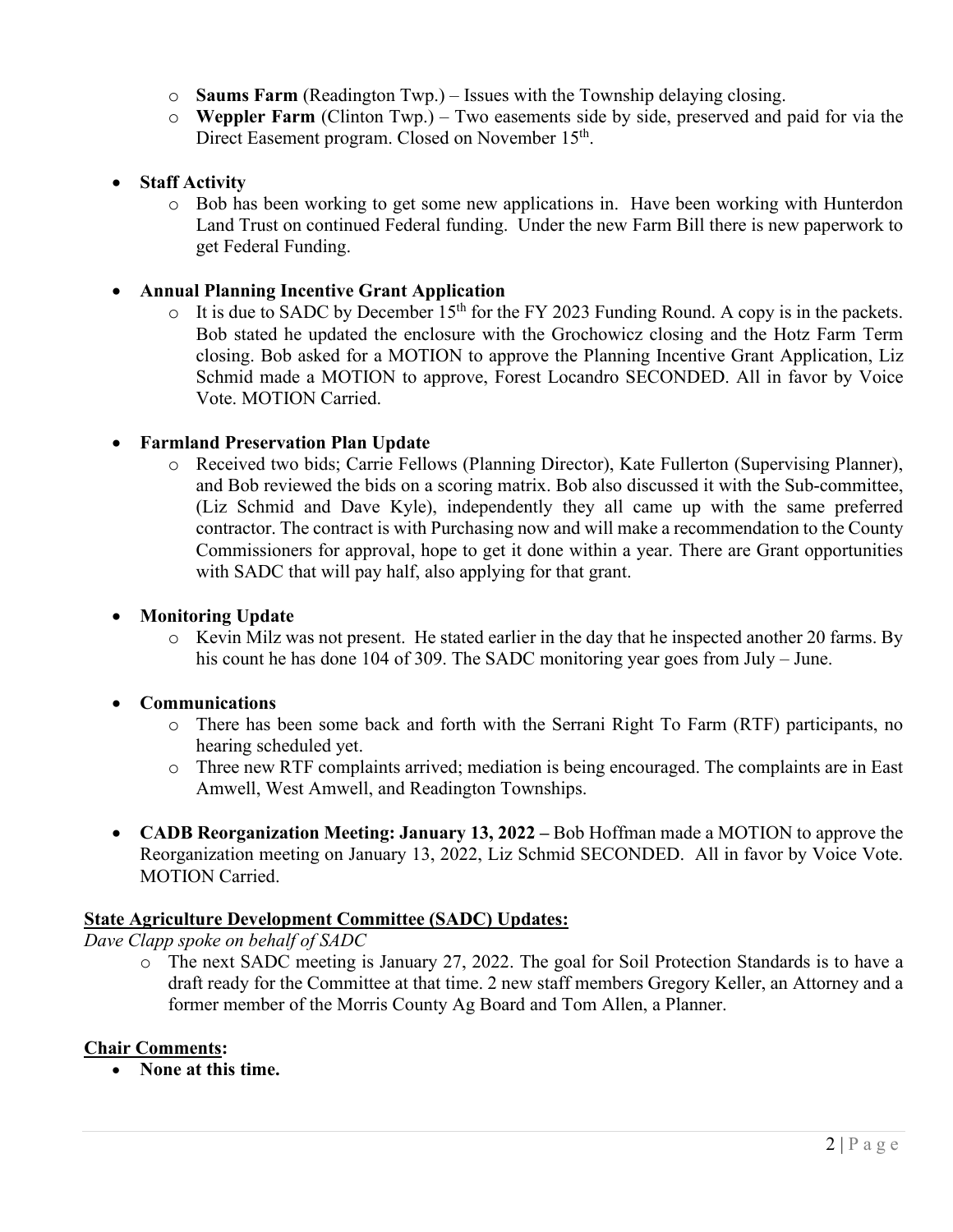# **Old Business:**

- **Supplemental Resolution 2021-10 – Beneduce Vineyards (Alexandria Twp. Block 21 Lot 41.31)**
	- o County Counsel Aaron Culton stated that after Resolution 2021-09 was passed Alexandria Township Counsel said that upon further review there was an exhibit introduced during the hearings by the Township Planner that was excluded from the Resolution. Resolution 2021-10 is a supplement to 2021-09, not changing the outcome in any way, just amending it to correct the record to reflect Exhibit T3 as presented by the Township's Planner. This does not alter or augment the findings and does not extend the time to appeal. Mr. Culton asked for a MOTION to approve the Supplemental Resolution 2021-10 to include Township Exhibit T3. Bob Hoffman made a MOTION to approve, Liz Schmid SECONDED. Chairman Bond called for a Roll Call Vote.

| <b>ROLL CALL</b>       | <b>MOVED</b> | <b>SECONDED</b> | <b>AYES</b>      | NAYS | <b>ABSTAIN</b> | <b>ABSENT</b>    |
|------------------------|--------------|-----------------|------------------|------|----------------|------------------|
| David Bond, Chair      |              |                 | $\boldsymbol{X}$ |      |                |                  |
| Robert Hoffman. Jr.,   |              |                 | $\boldsymbol{X}$ |      |                |                  |
| <b>Vice Chair</b>      |              |                 |                  |      |                |                  |
| <b>Susan Blew</b>      |              |                 | $\boldsymbol{X}$ |      |                |                  |
| <b>Marc Phillips</b>   |              |                 |                  |      |                | $\boldsymbol{X}$ |
| <b>John Perehinys</b>  |              |                 | $\boldsymbol{X}$ |      |                |                  |
| Dave Kyle              |              |                 |                  |      |                | $\boldsymbol{X}$ |
| <b>Liz Schmid</b>      |              |                 | $\boldsymbol{X}$ |      |                |                  |
| <b>Ted Harwick</b>     |              |                 |                  |      |                | $\boldsymbol{X}$ |
| <b>Gerry Lyness</b>    |              |                 | $\boldsymbol{X}$ |      |                |                  |
| <b>Christian Bench</b> |              |                 | $\boldsymbol{X}$ |      |                |                  |
| <b>Forest Locandro</b> |              |                 | $\boldsymbol{X}$ |      |                |                  |

# **8 IN FAVOR, 3 ABSENT**

#### **New Business:**

# • **Preliminary Approval; Barns Farm, Kingwood Twp. Block 6 Lot 23.02**

o The farm is located on State Route 12, it is a flag lot with a long driveway. It was previously approved in the 2018 Harvest round as a "Stem" application. Family sold the farm before it got into the appraisal stage. The new owner has re-applied. It is 23.9 acres, 100% prime and statewide soils, 86% tillable, there is a steep slope in the north corner that is not farmed. It is surrounded on 3 sides by the Dalrymple and Kocsis preserved farms. There is a 2-acre exception for the existing house and barn. Driveway is not included in the exception area as it would add 2 acres. Confirmed with Kingwood Township Zoning officer, an additional 2 houses are possible. Owners are currently rehabbing the existing barn; they have a horse farm in Florida and want to bring 11 horses up to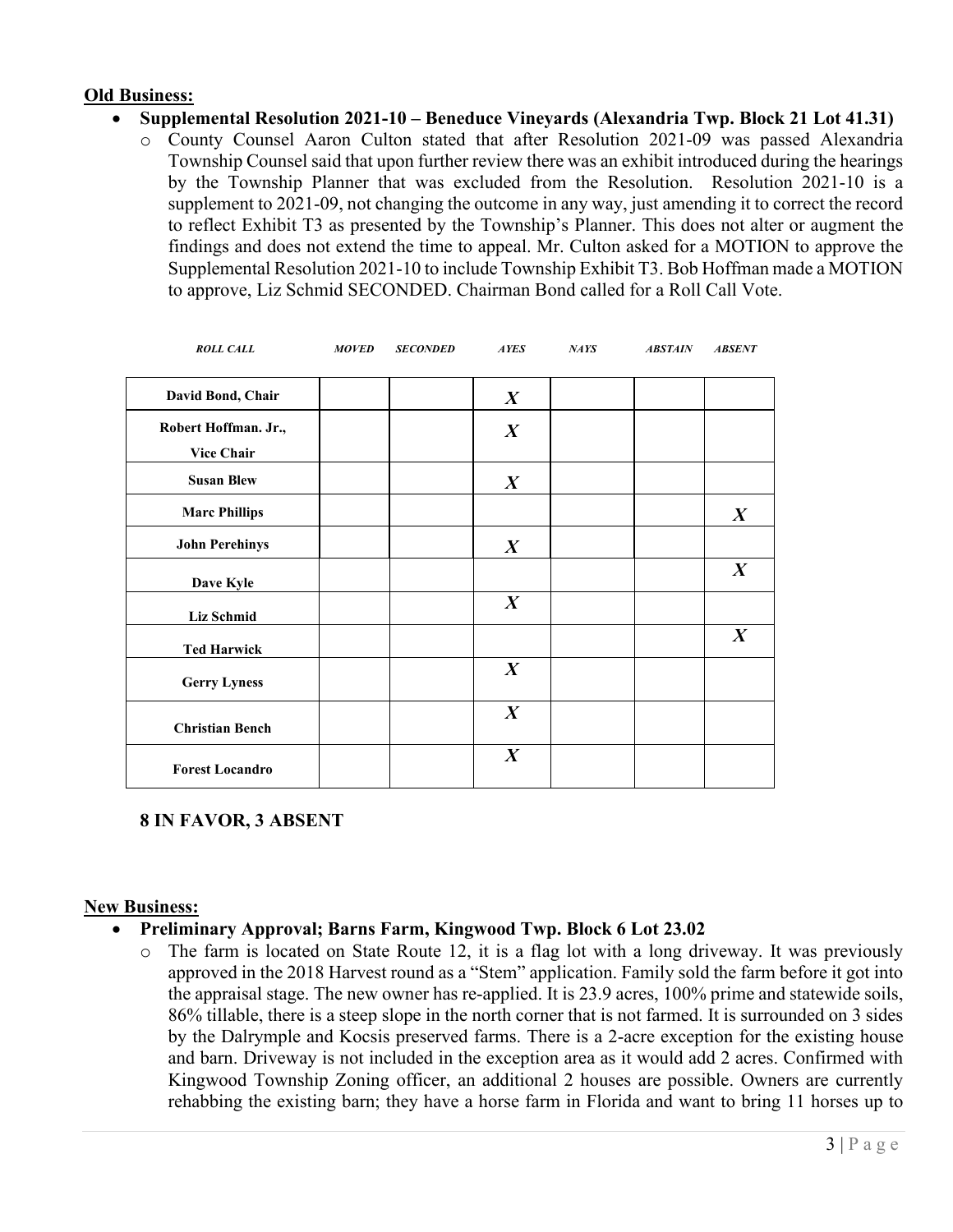this farm in the spring. Plan to apply for a federal grant to offset 100% of the county cost, except for the cost of appraisal, title, and survey. Bob entertained questions from the Board. After much discussion the Board decided to table this approval until after site visit. Christian Bench volunteered.

- **Selection of the Nominating Committee for 2022 Chair and Vice Chair.**
	- o Chairman Bond appointed Forest Locandro, Christian Bench, & Susan Blew to the Nominating Committee for 2022.

# **Right To Farm Matters:**

• **None at this Time**

# **Public Comment:**

- **Judy Grignon & Linda Kopunek:** Farm has been in the family for 100 yrs. Family member wants to buy the farm. Attorney says according to Section 15 of Farmland Preservation Agreement, SADC needs to be notified 60 days prior to closing, looking for some direction from the Board. SADC representative Dave Clapp offered to forward the question to SADC Counsel.
- **Daniel Herr (Clinton Township):** Update on the ongoing problem with his neighbors encroaching and trespassing on his preserved family farm and of the difficulty trying to resolve the situation.

# **Adjournment:**

• MOTION to Adjourn made by Bob Hoffman, John Perehinys SECONDED. All in favor, Meeting Adjourned at 8:45 PM.

Respectfully submitted,

Bob Hornby, CADB Administrator

Prepared with the assistance of Colleen Runge, Planning Department Clerk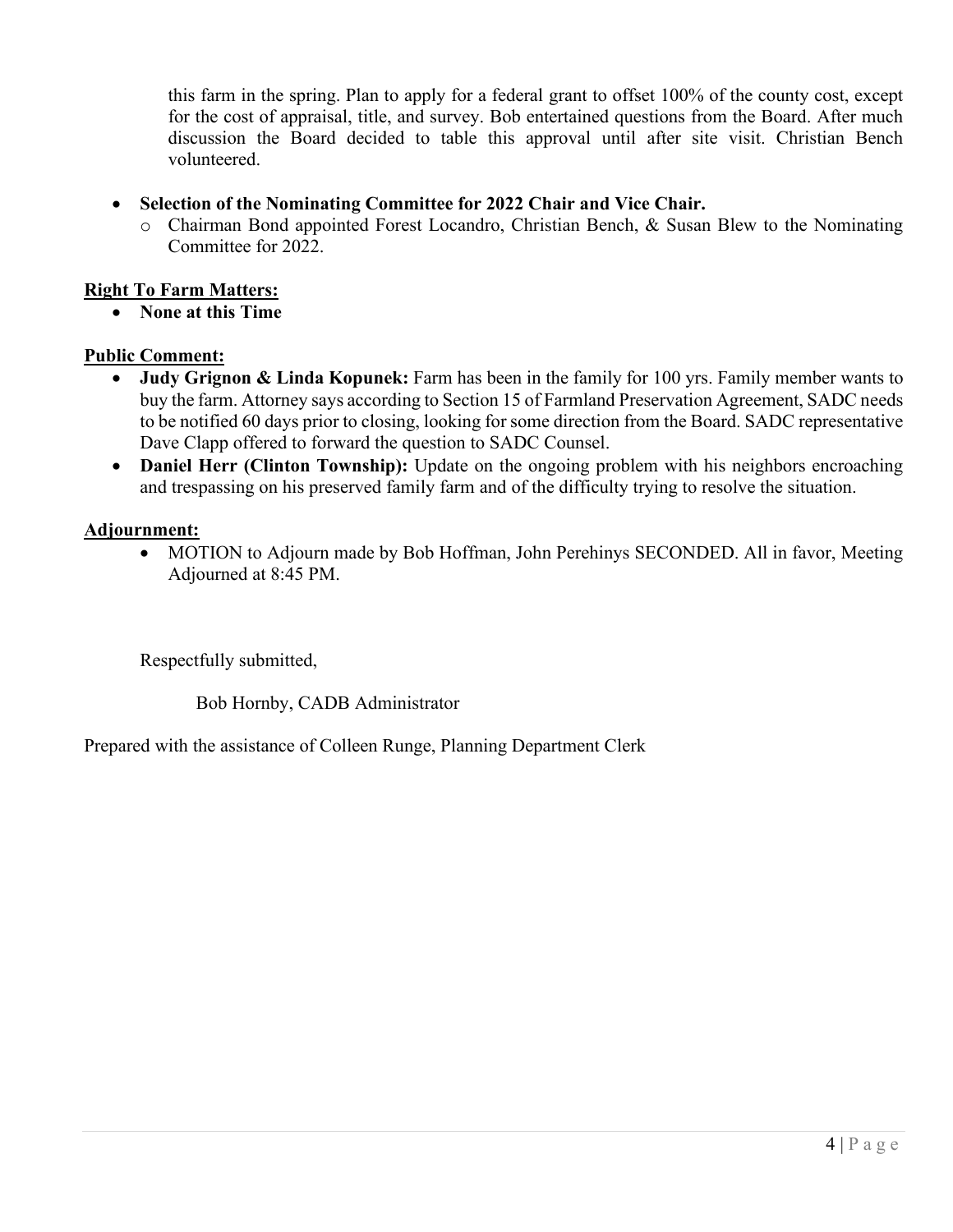# **RESOLUTION #2021-10**

# **Supplementing RESOLUTION #2021-09**

#### Hunterdon County Agriculture Development Board  $RE:$ **Beneduce Vineyards** Block 21, Lot 41.31, Township of Alexandria, County of Hunterdon

#### **WHEREAS:**

On November 10, 2021, the Hunterdon County Agriculture Development Board ("CADB") adopted Resolution #2021-09 which memorialized the decision reached after the hearing by the Board on the Site Specific Agricultural Management Practice Application made by Beneduce Vineyards, LLC, ("Beneduce").

Subsequent to the adoption of Resolution #2021-09, counsel for Alexandria Township ("Township"), identified Exhibits which were introduced by the Township during the course of the hearing and remain a part of the permanent record, but were not listed on Resolution #2021-09.

The parties have agreed to supplement Resolution #2021-09 to amend the Township List of Exhibits at the request of the Township, with the understanding that a supplemental resolution shall *not* alter or extend the period to appeal Resolution #2021-09, which was adopted on November 10, 2021, to the State Agriculture Development Committee pursuant to N.J.S.A. 2:76- $2.3(m).$ 

NOW, THEREFORE, BE IT RESOLVED that the Hunterdon County Agriculture Development Board, supplements Resolution #2021-09 as follows:

The List of Township Exhibits identified in the Resolution, which were made a part of  $(1)$ the record and considered by the Board the during the course of the hearing prior to rendering the final decision, is amended to reflect the following:

#### **Township Exhibits:**

Exhibit T1: Private Events advertised on the Beneduce website

Exhibit T2: Memo from Van Cleef dated March 10, 2020

Exhibit T3: Powerpoint Presentation (Outline of Planner's Testimony in the matter of Beneduce Vineyards) prepared by David Banisch

Exhibit T4: Memo from David Banisch dated April 5, 2020

\*Other Township submissions referenced in the record and considered by the Board but not marked into evidence as Exhibits include:

- Property Deed  $\bullet$
- Township Engineer's Report dated February 25, 2020